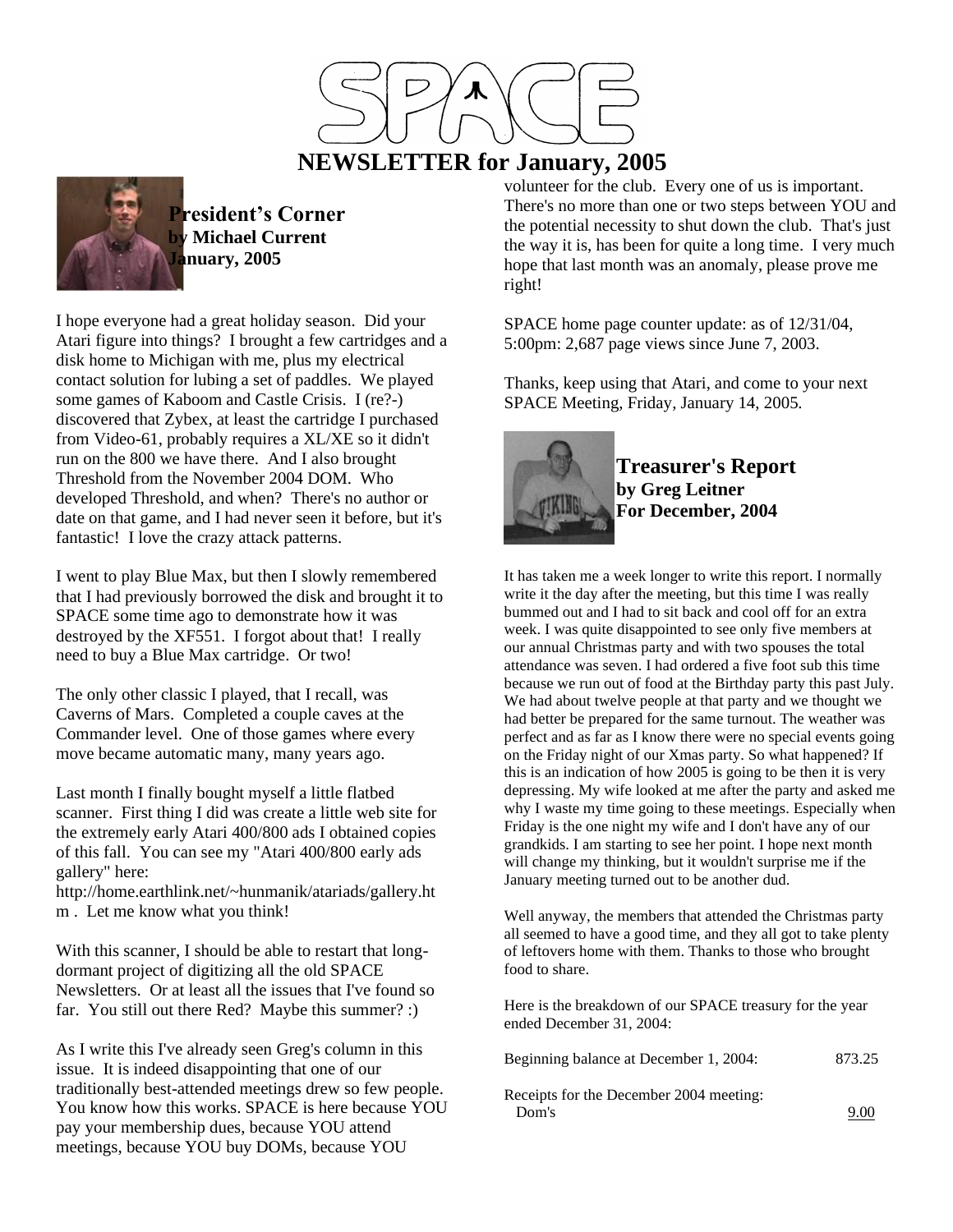| Expenses for the December 2004 meeting:<br>BBS-2 months<br>Xmas party expenses | 20.00<br>73.52 |
|--------------------------------------------------------------------------------|----------------|
| Total expenses                                                                 | 93.52          |
| Ending balance for December 31, 2004                                           | 788.73         |

The billing for the second half of 2004 room rental is now due and I should receive it before year end. That will be another \$150.00 off our balance. Also I will ask Mike to submit his expenses for the newsletter for the last year which will probably be another \$90.00 or better.

So the writing is on the wall. If things keep going as it has lately we probably have about another year before our funds run out and then we will have to make the big decision. I hate to end the year with such a negative report but the attendance at the Christmas party really got to me. I just hope that I am wrong and the first meeting in 2005 will cheer me up.



**Secretary's Report By Nolan Friedland For December, 2004**

The meeting started at 7:38 p.m.

Greg welcomed everyone to the meeting and then I briefly went over the minutes from last month.

For the Treasury last month we sold 17 DOM's and had one membership renewal. With nothing being paid out, our total income was \$96. The next six months room rental will be due soon around January. After all receipts were in, our balance stood at \$873.25.

At present, there are a total of 12 paid up members.

There was another excellent DOM once again. This month was from the "PD Mag" folder. Side A contains 4 games and a couple of demos; Side B has the game "Megablast", which we had once before.

The BBS and its companion website are still going strong. Here are the hit counters as of December 10th, 2004: Website - 1477, Telnet Listing - 1625, Dialup Listing - 748. There are still a lot of visitor calls to the BBS. The BBS website was redesigned a bit with a new navigation menu. On the SPACE Discussion Forum we had one new user for a total of 8 registered users. Nolan, our BBS Operator, had to re-enable the forum registration requirement due to all the bogus and suspicious registrations. Nolan worked with Michael, SPACE President, on getting an automatic forwarding address in place. A mobile phone will be brought over the coming months to demonstrate this new feature. Nolan briefly talked about setting up an anonymous FTP server for all the 8-bit and ST software that has been collected - More information on this in the coming months.

There was no New Business.

In Old Business, we briefly discussed a new piece of 8-bit hardware called the "UBC" Cart for XL which would allow a USB device to be used.

With a 5 foot sub, ice cream, chicken salad, pasta salad, potato salad, and chips awaiting us, the meeting adjourned at 8:52 p.m.



**BBS Corner By Nolan Friedland For January, 2005**

Nothing Received This Month For The BBS Corner.

#### \*\*\*\*\*\*\*\*\*\*\*\*\*\*\*\*\*\*\*\*\*\*\*\*\*\*\*\*\*\*\*\*\*\*\*\*\*\*\*\*\*\*\*\*

A-T-A-R-I Answers, Tips, And Relevant Information by Paul Alhart 1989.4

### From GEMs to JEWELs

We are all familiar with GEM the graphics based operating system for many 16-bit computers including the Atari ST line. There are even GEM based operating systems showing up for the 8-bit machines. Thought by many to be the best thing since mixing peanut butter and chocolate, GEM is about to take a side seat to the latest development by the Atari engineering department.

From an inside source at Atari's nearby San Jose plant I have just learned that Atari Corp. is about to release JOULE. Pronounced jewel, a joule is a measurement of energy or power. Atari's JOULE is a hardware device that is nothing short of phenomenal. The Atari JOULE, while still in testing stages, is already proving to be one of the most important developments in industrial and consumer electronics in the last two decades.

We all know that electrical energy can be turned into light and that light can be converted back into electrical energy. Turn on a radio and electrical energy is converted into the sounds of speech or music. After years of intensive research Atari Corp. engineers have come up with a new and highly efficient method of converting speech into electrical energy. The JOULE, about the size of a pack of filtered cigarettes, can be manufactured to output a wide range of voltages. It will supply a continuous 35 WATTS of power which is more than enough for the average home computer system. JOULEs can be stacked for higher power requirements if necessary. A small microprocessor in the JOULE "triggers" only off of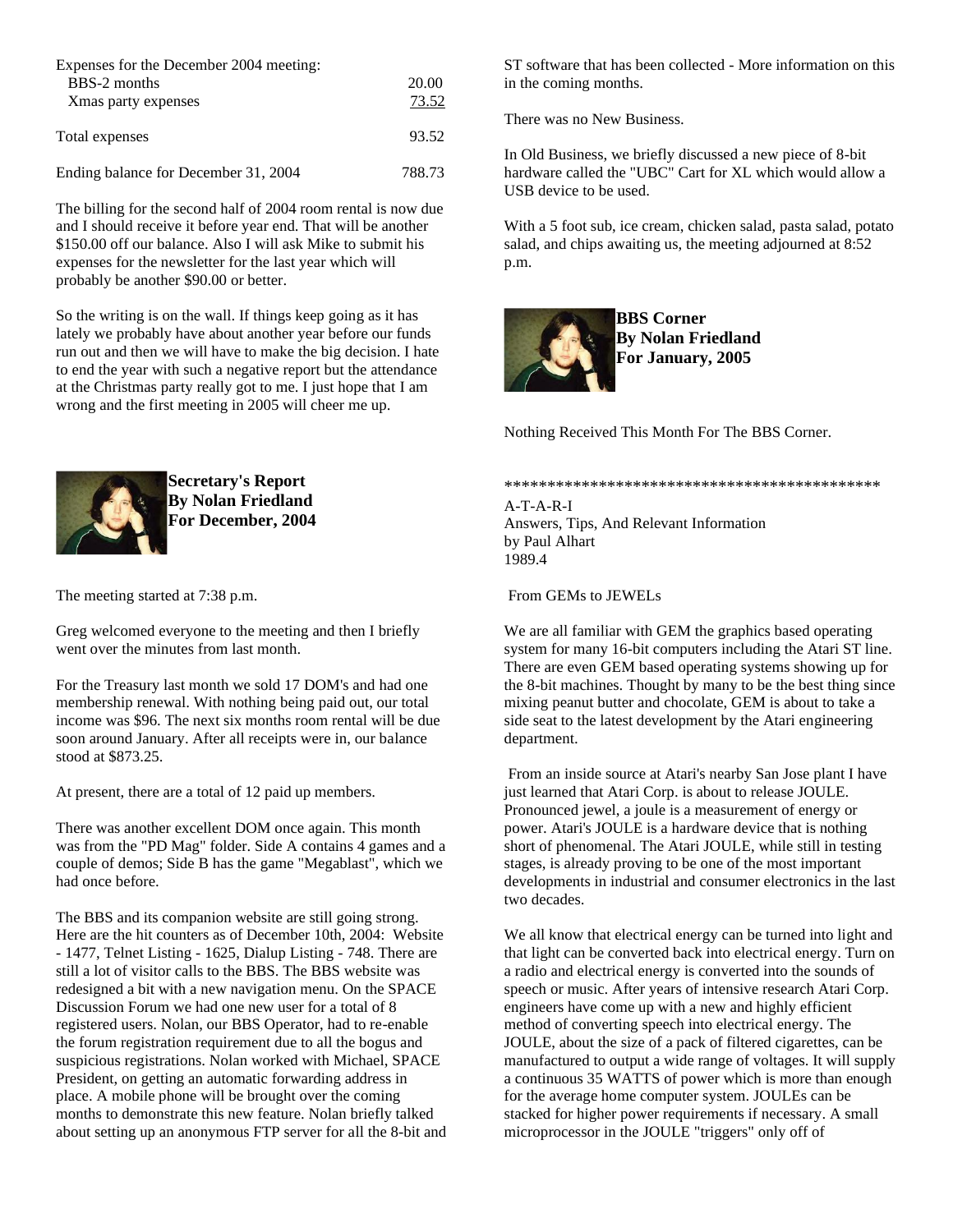preprogramed words or phrases. This keeps all this FREE POWER under control.

Currently being used to power Atari's computer displays in a few selected Federated stores in Southern California the results have been very impressive. Almost as impressive as the POWER of the JOULE is the method Atari used to insure the test JOULEs remained in near continuous service throughout each business day. After several meetings with Federated management and employees, Atari programmed their test units to all trigger off just three distinct phrases that the sales staff already used frequently. Walk up to the computer display in any of these test stores and the Atari's will all come to life whenever a computer sales person is in the area. (That's the only problem so far.) As soon as the sales person speaks the JOULEs will invariably be triggered on.

The three phrases Atari choose as triggers for the test units located in the Federated stores? "I don't know." - "The only one that knows anything about the Atari's isn't in today." - "Can I interest you in an Amiga."

So far, all my queries to Atari have been unanswered. For further information, check out the LITTLE JOULE for yourself at your nearest Federated store. And don't forget to tell them: "APRIL JOULE."

\*\*\*\*\*\*\*\*\*\*\*\*\*\*\*\*\*\*\*\*\*\*\*\*\*\*\*\*\*\*\*\*\*\*\*\*\*\*\*\*\*\*\*\*\*\*

--From: Carsten Strotmann

--Date: Sun, 05 Dec 2004 20:22:42 +0100

Atari USB Project - Call for collaboration

The Atari USB Project (aka MicroUSB) has hit its first milestone with the delivery of the first USB Cartridges last week. But the project is not finished, indeed we are just starting. There is a lot in USB that we will discover and a lot of work is ahead of us.

The MicroUSB Project is an OpenSource, volunteer driven Project. All Software and all Documentation is free and will be free available in the future.

One of the most frequent requests is if it would be possible to attach USB Memory Sticks or other USB Storage Devices to the Cartridge. The answer is most probably yes, but this will be a lot of work. We are already working on this in the last four month, but we have to split our time also for creating other drivers and documentation.

Here is where we need your help. If you are interested in supporting this project, please consider joining the team and giving us your help. You must not be a top class developer to be part of the team, as there are a lot of non-programming tasks to do. Here is a list of tasks that needs to be done in the next weeks:

\* Documentation

- \* writing End-User Documentation for the Hardware and the existing Driver Software
- \* writing Developer Documentation for the existing USB

Driver

- \* how to use USB Driver in Basic/Turbo Basic \* how to use USB Driver in Assembler
- \* how to use USB Driver in ACTION!, Quick or any other Language
- \* Development
- \* improving the existing HID Driver (Keyboard, Joystick, Wheel)
- \* make them RESET resistant
- \* chain them in existing VBI driver
- \* optimize for size (resistant part)
- \* adapt existing driver for more HID Devices (other Wheels, Force-Feedback etc.)
- \* Test
- \* Test Hardware
- \* test different kind of USB Hardware with drivers and send us feedback
- \* Misc
- \* take care of our Website http://www.microusb.org
- \* take care of spreading news into the ATARI newsgroups and forum-websites
- \* write articles for Magazines (MyAtari, ABBUC Magazine, etc.)
- \* translate Documentation

 $^*$   $\ldots$ 

Before starting to work on any task related to Atari USB please contact us. We will coordinate all work and will make sure that no work is done twice.

Your help can make a difference. Help us to speed up USB development. Become part of the team.

Carsten Strotmann carsten(at)strotmann.de

\*\*\*\*\*\*\*\*\*\*\*\*\*\*\*\*\*\*\*\*\*\*\*\*\*\*\*\*\*\*\*\*\*\*\*\*\*\*\*\*\*\*\*\*\*\* --Date: Mon, 27 Dec 2004 11:38:38 -0800

New version of Atari800 emulator has been released. Contains a few bug fixes including one important security fix.

http://atari800.atari.org/

[This news item courtesy of Atari.org - [http://www.atari.org\]](http://www.atari.org/)

\*\*\*\*\*\*\*\*\*\*\*\*\*\*\*\*\*\*\*\*\*\*\*\*\*\*\*\*\*\*\*\*\*\*\*\*\*\*\*\*\*\*\*\*\*\* --Date: Mon, 27 Dec 2004 12:13:59 -0800

T. Huth has announced:

Version 0.60 of the Atari ST emulator Hatari has been released. It is mainly a bug-fix release, so there is not much new this time:

- Some code cleanup and bug fixes.

- The configuration file layout has changed a little bit (so you might have to check your settings in the GUI and to save the new configuration again).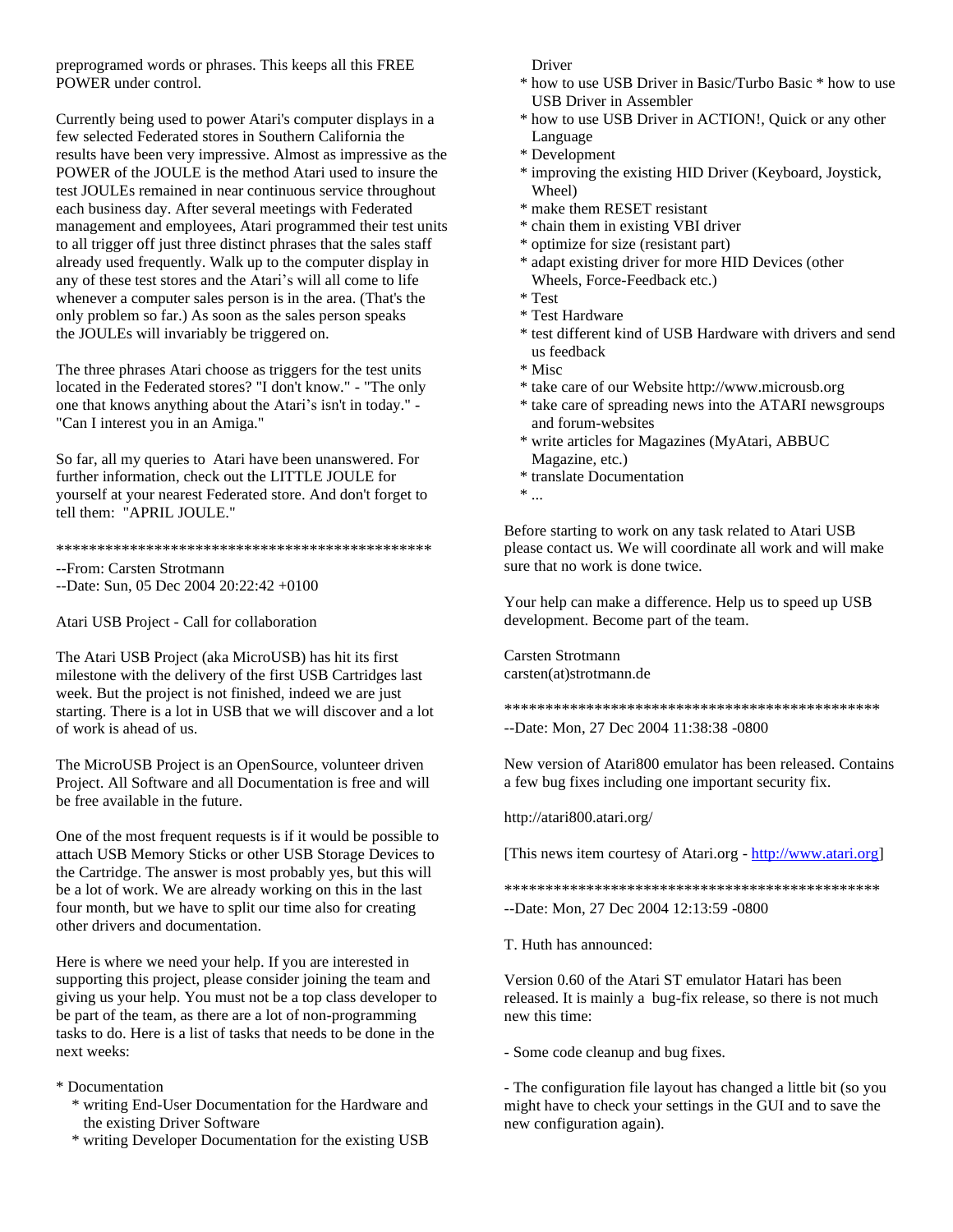- Window/full screen mode is now correctly initialized from the configuration file.

- Added --window command line option to force a start in window mode.

- Added alert boxes to show warnings, errors and information messages.

- PC mouse pointer is now better in sync with the ST mouse pointer.

- It's now possible to load an alternative cartridge image file.

http://hatari.sourceforge.net

[This news item courtesy of Atari.org - [http://www.atari.org\]](http://www.atari.org/)

\*\*\*\*\*\*\*\*\*\*\*\*\*\*\*\*\*\*\*\*\*\*\*\*\*\*\*\*\*\*\*\*\*\*\*\*\*\*\*\*\*\*\*\*\*\*

--Date: Mon, 27 Dec 2004 12:12:20 -0800

An update on the progress of the board development has appeared on the ACP page.

http://acp.atari.org/

[This news item courtesy of Atari.org - [http://www.atari.](http://www.atari/)

\*\*\*\*\*\*\*\*\*\*\*\*\*\*\*\*\*\*\*\*\*\*\*\*\*\*\*\*\*\*\*\*\*\*\*\*\*\*\*\*\*\*\*\*\*\* --Date: Mon, 27 Dec 2004 12:11:52 -0800

GokMasE has announced:

After a period of quite some coding activity it is once again time for a new release of AtarICQ, this time in perfect timing for Christmas :)

This Christmas release holds quite a long list of improvements and changes, but to make it short I'll focus mainly on the most noticeable additions. On top of this list comes the fact that AtarICQ is now equipped with TABs. In case you don't know what TABs are, imagine a visual way of displaying that each conversation has a unique buffer display. With TABs you can easily switch to another conversation by either using keyboard or mouse. Along with this new feature you will find some new settings in a new section in preferences,"Msg window".

Another feature I have been wanting to explore for a good while is typing notification. This means that you can see when the person you are chatting to has started typing a new message. The new overlay now offers support for this feature and so far it seems to be working very well. You will see a dedicated "Write Icon" in contact list as well as in open TABs whenever a contact has started writing to you.

Since last release AtarICQ is now also able to store unread messages to harddisk when terminated. This can be handy if you for example is hitting

CTRL+Q to QUIT exactly when a new message is coming in. Or you may have

received an incoming message without noticing! With the new feature added, aICQ will reload the unread message next time you go online.

As with any other release you can expect a good deal of smaller changes and bugfixes. For example, one very long lived and nasty bug has been cured. This particular bug would cause nasty crashes due to a failure in text parsing routines.

[This news item courtesy of Atari.org - http://www.atari.org]

\*\*\*\*\*\*\*\*\*\*\*\*\*\*\*\*\*\*\*\*\*\*\*\*\*\*\*\*\*\*\*\*\*\*\*\*\*\*\*\*\*\*\*\*\*\* --Date: Mon, 27 Dec 2004 11:40:35 -0800

Main additions are:

- Tab like scheme for multiple scrollback buffers

- Separate log files for channels and queries
- Public IP and DCC port mapping to get around router problems

- other misc changes and bug fixes, see docs for details

http://www.bright.net/~gfabasic/

[This news item courtesy of Atari.org - http://www.atari.org]

\*\*\*\*\*\*\*\*\*\*\*\*\*\*\*\*\*\*\*\*\*\*\*\*\*\*\*\*\*\*\*\*\*\*\*\*\*\*\*\*\*\*\*\*\*\*

--Date: Mon, 27 Dec 2004 12:13:03 -0800

Henrik Gildå has announced:

EtherNat prototype boards have been received!

Yesterday we received the EtherNat prototype boards! Have a look at our home page for some pictures!

### [http://nature.atari.org](http://nature.atari.org/)

\*\*\*\*\*\*\*\*\*\*\*\*\*\*\*\*\*\*\*\*\*\*\*\*\*\*\*\*\*\*\*\*\*\*\*\*\*\*\*\*\*\*\*\*\*\* --Date: Mon, 27 Dec 2004 11:39:27 -0800

GokMasE has announced:

A new development snapshot release of FreeMiNT/XaAES has been made available again, and this time you can expect a distribution mainly focusing on heavy bugfixing. While this version appears to be a nice leap forward when it comes to stability and accuracy, do keep in mind that it is alpha software!

That said, make sure to at the very least update your kernel as well as the xaloader, mouse driver and XaAES kernel module!

http://xaaes.atariforge.net/

[This news item courtesy of Atari.org - [http://www.atari.org\]](http://www.atari.org/)

\*\*\*\*\*\*\*\*\*\*\*\*\*\*\*\*\*\*\*\*\*\*\*\*\*\*\*\*\*\*\*\*\*\*\*\*\*\*\*\*\*\*\*\*\*\* --Date: Mon, 27 Dec 2004 11:38:09 -0800